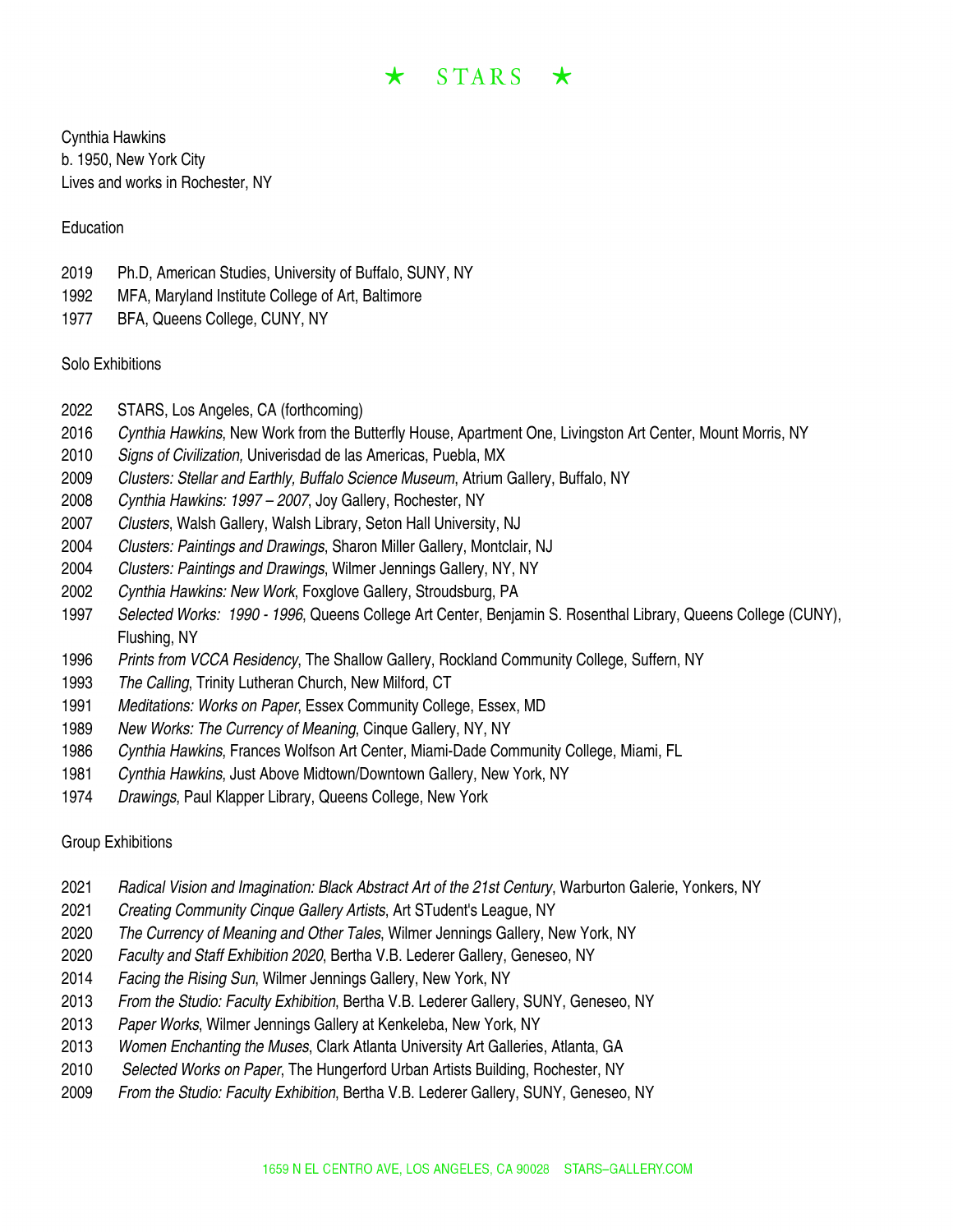# $\star$  STARS  $\star$

| 2007 | From the Studio: Faculty Exhibition, Bertha V.B. Lederer Gallery, SUNY, Geneseo, NY<br>More Than A Book: Imagination, Tools, Creation, curated by MaryAnn Miller, Experimental Printmaking Institute, |
|------|-------------------------------------------------------------------------------------------------------------------------------------------------------------------------------------------------------|
|      | Lafayette College                                                                                                                                                                                     |
| 2006 | Some Serious Business, NCC, Bethlehem, PA                                                                                                                                                             |
|      | Artists Books from EPI, Skillman Library, Lafayette College, Easton, PA                                                                                                                               |
|      | For Love and Peace of Mind, O.G.T., New York, NY                                                                                                                                                      |
| 2001 | A Life in Art, Lehigh University, Bethlehem, PA                                                                                                                                                       |
| 2000 | Nine Chose Nine, Rockland Center for the Arts, West Nyack, NY                                                                                                                                         |
| 1999 | InClement Weather, Rush Art Foundation, New York, NY                                                                                                                                                  |
|      | Ellarslie Open, Trenton City Museum, Trenton, NJ                                                                                                                                                      |
| 1997 | The Aljira National 3, Aljira - A Center for Contemporary Art, Newark, NJ                                                                                                                             |
|      | Talk Back! The Community Responds to the Permanent Collection, Part III, The Bronx Museum of the Art, Bronx, NY                                                                                       |
| 1996 | Art from the Colonies, The Rotunda of Rockland Community College Library, RCC, Suffern, NY                                                                                                            |
|      | Faculty Art, College Art Gallery, The College at New Paltz, New Paltz, NY                                                                                                                             |
|      | Two Person Exhibition, Hopper House, Nyack, NY, Community College, Suffern, NY                                                                                                                        |
|      | A Black American Perspective, Northern Westchester Center for the Arts, Mt. Kisco, NY                                                                                                                 |
| 1995 | Faculty Exhibition, Northern Westchester Center for the Arts, Mt. Kisco, NY                                                                                                                           |
|      | The Studio Museum in Harlem: 25 Years of African American Art, Modern Art Museum of Fort Worth, Fort Worth, TX                                                                                        |
|      | Black Pearls: Treasures of African-American Women Artists, Cinque Gallery, N.Y., NY                                                                                                                   |
|      | National Print and Drawing Exhibition and Competition, University of Notre Dame at Baltimore, Baltimore, MD                                                                                           |
|      | Art New York: A Multicultural Perspective, Rotunda at Rockland Comm. College, Suffern, NY                                                                                                             |
| 1994 | Building the Collection: Recent Acquisitions and Selected Works from the Permanent Collection, The Bronx Museum of the                                                                                |
|      | Arts, Bronx, NY                                                                                                                                                                                       |
|      | Works on Paper, Cynthia Hawkins and Maren Hassinger, Peg Alston Fine Art, NY, NY                                                                                                                      |
|      | The Forman Gallery, Hartwick College, Oneonta, NY                                                                                                                                                     |
|      | African American Image, Nabisco Gallery, East Hanover, NJ                                                                                                                                             |
|      | The Art of Photography and Painting, The New City Library, New City, NY                                                                                                                               |
| 1993 | Artists Select, Artists Space, New York, NY                                                                                                                                                           |
|      | Women of the Americas, Arts Alliance of Haverstraw, Haverstraw, NY                                                                                                                                    |
|      | The 25th Anniversary Exhibition: Recent Acquisitions and Selected Works from The Studio Museum in Harlem Collection,                                                                                  |
|      | New York, NY                                                                                                                                                                                          |
|      | An Artistic Presentation of Sensuality, The Stairway Gallery, New Milford, CT                                                                                                                         |
|      | The Studio Museum in Harlem: 25 Years of African American Art, Paine-Webber Gallery, NY                                                                                                               |
|      | Each Surface Hides a Story, New City Library, New City, NY                                                                                                                                            |
| 1992 | Uncommon Ground, City Hall courtyard Galleries, Baltimore, MD                                                                                                                                         |
|      | Kromah Gallery, Baltimore, MD                                                                                                                                                                         |
| 1991 | The Mystic Vision, Artscape '91, Decker Gallery, Baltimore, MD                                                                                                                                        |
|      | Spring 199 Juried Exhibition, School 33 Art Center, Baltimore, MD                                                                                                                                     |
|      | Cynthia Hawkins and Page Fleming, Gallery at The Mechanic Theatre, Baltimore, MD                                                                                                                      |
| 1990 | From the Print Collection, Dome Gallery, New York, NY                                                                                                                                                 |
|      | Black Women in the Arts 1990, Montclair State College, Montclair, NJ                                                                                                                                  |
|      | Manifestations and Influences, The Printmaking Workshop at The Harlem School for the Arts, NY                                                                                                         |
| 1989 | Desire, Aljira Gallery, Newark, NJ                                                                                                                                                                    |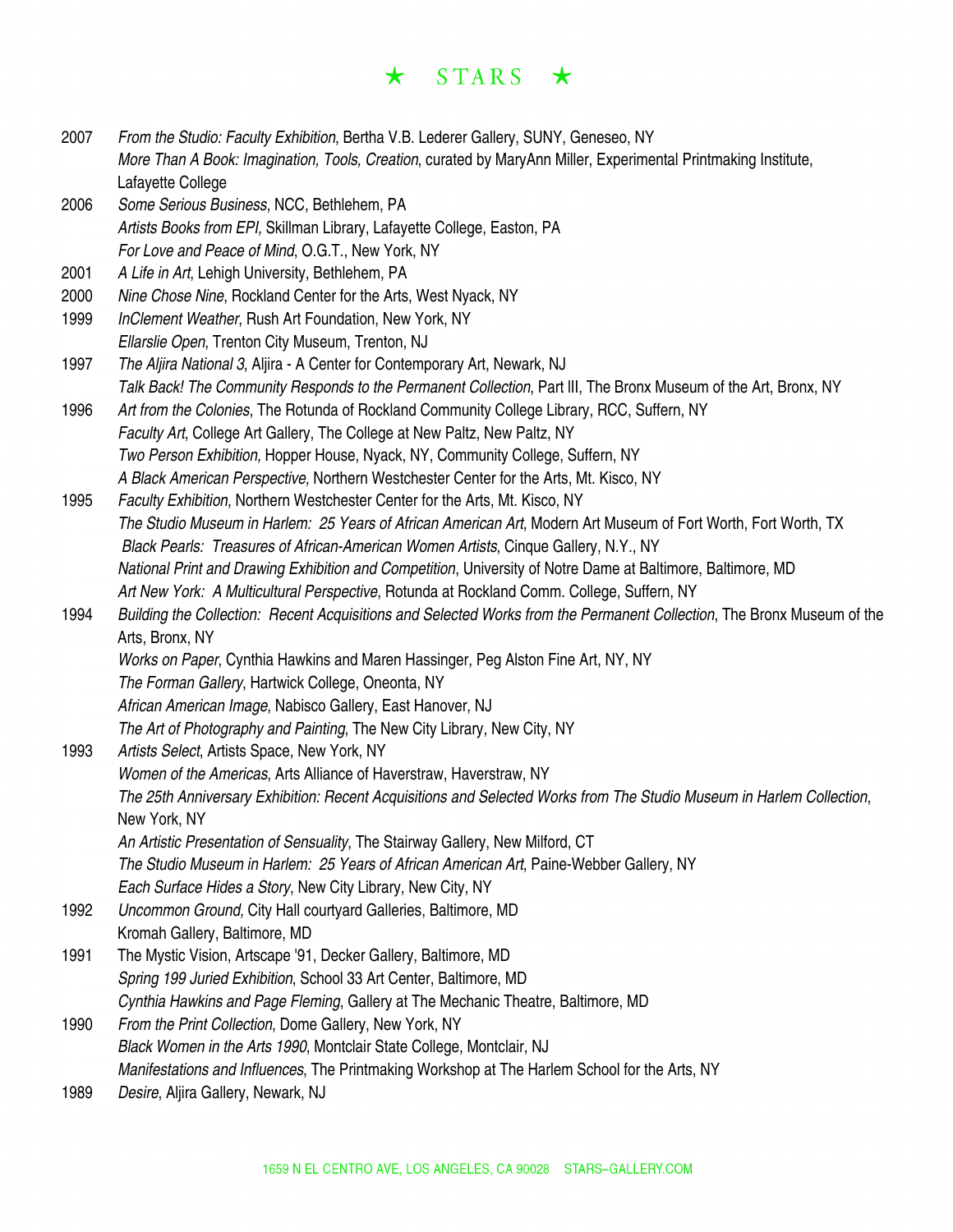#### $STARS \star$  $\star$

*From the Studio: Then and Now*, PepsiCo Gallery, Purchase, NY

- 1988 *From the Studio: Artist in Residence 1987-1988*, The Studio Museum in Harlem, New York, NY
- 1987 *Selections*, Artists Space, New York, NY
- 1986 *Small Scale Abstraction*, Grace Borgenicht Gallery, New York, NY *Progressions: A Cultural Legacy*, Women's Caucus on the Arts, Clocktower, NY, NY
- 1985 *Carnival: Ritual of Reversal,* Kenkeleba Gallery, New York, NY Atlanta Life Insurance Company Exhibition and Competition, Atlanta, GA
- 1984 *Paper, Clay and Steel*, Jamie Szoke Gallery, New York, NY *Collectors Exhibition*, Mississippi Museum of Art, New York, NY
- 1984 *Hawkins/Epstein/Romero,* Jamie Szoke Gallery, New York, NY *Four Views*, Augusta Savage Gallery, University of Mass. at Amherst, Amherst, MA
- 1982 Atlanta Life Insurance Company Exhibition and Competition, Atlanta, GA
- 1980 *Outlaw Aesthetics*, Just Above Midtown/Downtown Gallery, New York, NY *Three Episodes: Afro-American Art*, The Bronx Museum of the Arts, Bronx, NY
- 1979 *Remains*, Emily Lowe Gallery, Hempstead, NY
- 1978 *Summer Show: It's a Crowd,* Just Above Midtown, New York, NY
- 1973 *Ten Women*, Queens College Gallery, New York, NY

#### Bibliography

- 2010 *Printers Ink, News from the Experimental Printmaking Institute*, Lafayette College, Easton, PA.
- 2007 *Who's Who of American Women 2008 -2009*, Marquis Publishing, December
- 2002 "Cynthia Hawkins, Selected Works," *Pocono Record*, April 4
- 2002 "Foxglove Gallery April Exhibit, Selected Works," *A Pike County Dispatch*, April 4
- 2000 *Who's Who of American Women 22nd Edition*, 2000-2001, Marquis Publishing, December
- 2001 *In the Spirit of Martin: The Living legacy of Dr. Martin Luther King, Jr.,* Smithsonian Inst./Verve Editions, April
- 2000 *Who's Who in America*, Marquis Publishing, December
- 1999 *Who's Who of American Women*, Marquis Publishing, December
- 1999 *Inclement Weather*, Rush Arts Gallery, New York, NY (Catalog)
- 1997 Tina Morales, "Cynthia Hawkins, Selected Works: 1990 1996," *New York Newsday*
- 1996 *Who's Who of American Women 1997- 1998*, Marquis Publishing *Gumbo Ya Ya: Anthology of Contemporary African American Women Artists*, Midmarch Arts Press, NY The Studio Museum in Harlem: 25 Years of African American Art, Paine-Webber Galleries, NY (Catalog)
- 1994 "The Art of Leisure, Fournier and Hawkins to show at New City Library," *Rockland Review*, January 6
- 1993 Nancy Cacioppo, "Forgotten Treasures of African American Art," *Rockland Journal News*, August 19 "Art and the African American Experience featured this fall at RCC, Arts Council of Rockland," September
- 1993 Fran Merkling, "An Exhibit for the Sensual Self," *The News-Times*, August 17 Robert Henekes, *The Art of Black American Women: Works of Twenty-Four Artists of the Twentieth Century*, McFarland 1991 "Spring 1991 Juried Exhibition," *The Baltimore Sun*, Baltimore, MD
- *The Regional Question*, Spring Juried Exhibition, School 33 Art Center, essay by Curator Kellie Jones, Baltimore, MD 1990 Thelma Golden, "International Review of African American Art," Volume 9, No. 2
- *Black Women in the Arts 1990*, Montclair State College, Newark, NJ (Catalog) *New Jersey Star Ledger*, Essex, NJ, July 6, (Review)